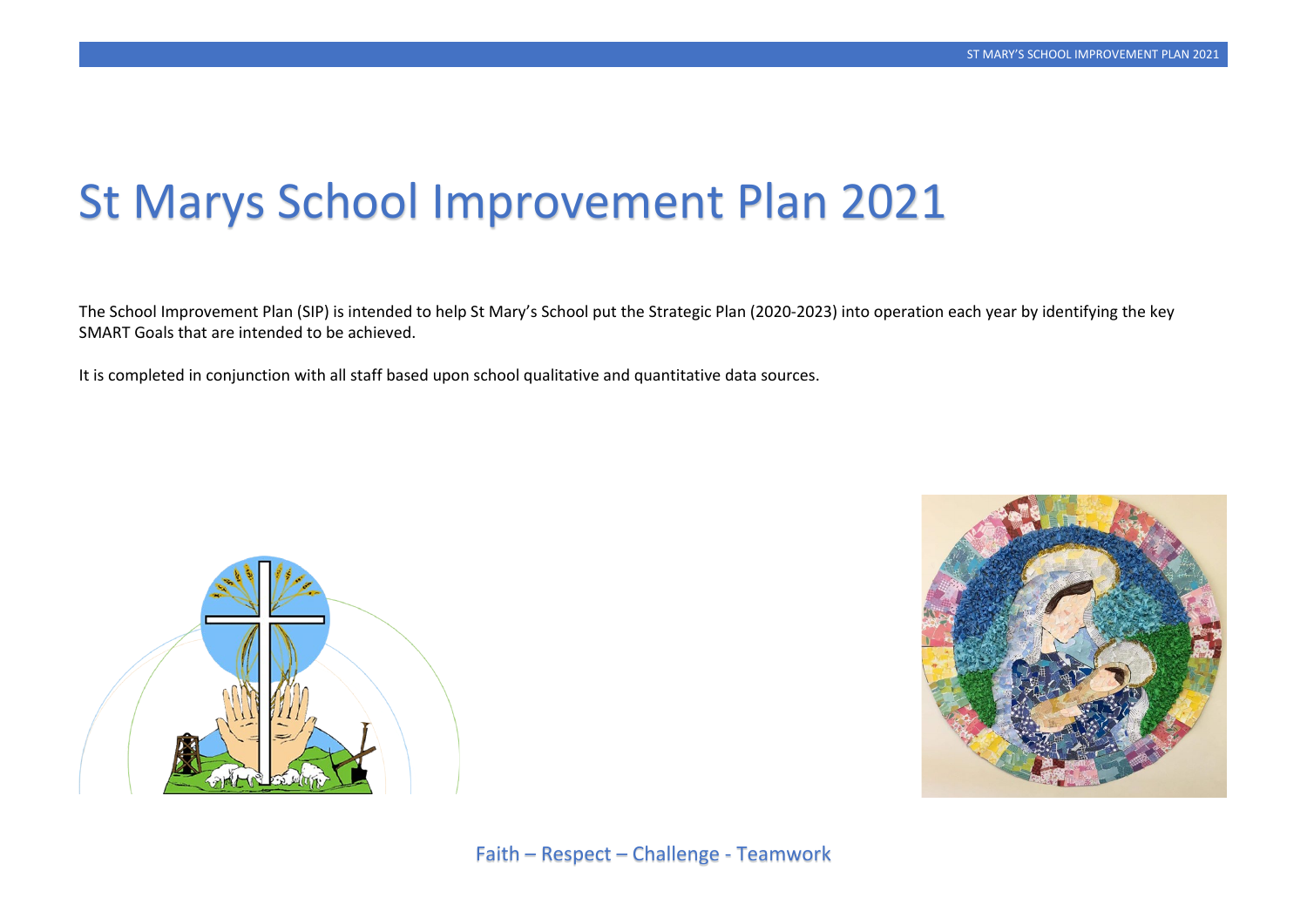Accessible, Affordable and Sustainable System of Schools

| 2019 - 2021       | <b>CATHOLIC IDENTITY</b>                                                                                | <b>EDUCATION</b>                                 | <b>COMMUNITY</b>                                    |  |
|-------------------|---------------------------------------------------------------------------------------------------------|--------------------------------------------------|-----------------------------------------------------|--|
| <b>CECWA</b>      | (Discipleship)                                                                                          | (Learning)                                       | (Engagement)                                        |  |
| <b>Strategic</b>  | <b>Inspiring Christ-centred Leaders</b>                                                                 | <b>Catholic Schools of Excellence</b>            | <b>Pastoral Catholic Communities</b>                |  |
| <b>Directions</b> |                                                                                                         |                                                  |                                                     |  |
|                   | A Contemporary models of Gospel leadership that                                                         | A Effective communities developing students as   | A Inclusive communities welcoming and               |  |
|                   | are inclusive, flexible and responsive                                                                  | whole Christian persons.                         | supporting students with diverse learning and       |  |
|                   | to the increasing requirements of church,                                                               |                                                  | social needs.                                       |  |
|                   | governments and society.                                                                                | <b>B</b> Catholic schools witnessing effective,  |                                                     |  |
|                   |                                                                                                         | contemporary pedagogy and mission-inspired       | <b>B</b> Shared understanding and commitment to the |  |
|                   | <b>B</b> Shared leadership and governance practices<br>that embrace Catholic Social Teaching Principles | practice and outreach.                           | Transforming Lives Strategy 2025.                   |  |
|                   | emphasising common good, participation,                                                                 | C Shared understanding and commitment to a       | C Open processes for conversation and               |  |
|                   | subsidiarity and                                                                                        | Catholic Vision for Learning across all schools. | engagement with all members of CEWA                 |  |
|                   | co-responsibility.                                                                                      | D Commitment to providing high quality Religious | communities and their local Church.                 |  |
|                   |                                                                                                         | Education.                                       |                                                     |  |
|                   | C Inclusive leadership formation and development                                                        |                                                  | D Services to enhance the safety and wellbeing of   |  |
|                   | reflecting the commitment and diverse talents of                                                        |                                                  | students and staff across all contexts.             |  |
|                   | staff, students, parents and                                                                            |                                                  |                                                     |  |
|                   | community members.                                                                                      |                                                  |                                                     |  |
|                   |                                                                                                         |                                                  |                                                     |  |
|                   |                                                                                                         |                                                  |                                                     |  |
|                   |                                                                                                         |                                                  |                                                     |  |
|                   |                                                                                                         |                                                  |                                                     |  |
|                   |                                                                                                         |                                                  |                                                     |  |
|                   |                                                                                                         |                                                  |                                                     |  |
|                   |                                                                                                         |                                                  |                                                     |  |
|                   |                                                                                                         |                                                  |                                                     |  |
|                   |                                                                                                         |                                                  |                                                     |  |
|                   |                                                                                                         |                                                  |                                                     |  |
|                   |                                                                                                         |                                                  |                                                     |  |
|                   |                                                                                                         |                                                  |                                                     |  |
|                   |                                                                                                         |                                                  |                                                     |  |
|                   |                                                                                                         |                                                  |                                                     |  |
|                   |                                                                                                         |                                                  |                                                     |  |
|                   |                                                                                                         |                                                  |                                                     |  |
|                   |                                                                                                         |                                                  |                                                     |  |

**B** Transparent and inclusive processes for distributing resources which build equity and coresponsibility across all schools.

## **STEWARDSHIP (Accountability)**

**A** Initiatives ensuring the accessibility, affordability, sustainability and growth of schools.

**C** Responsiveness to the diverse needs of students.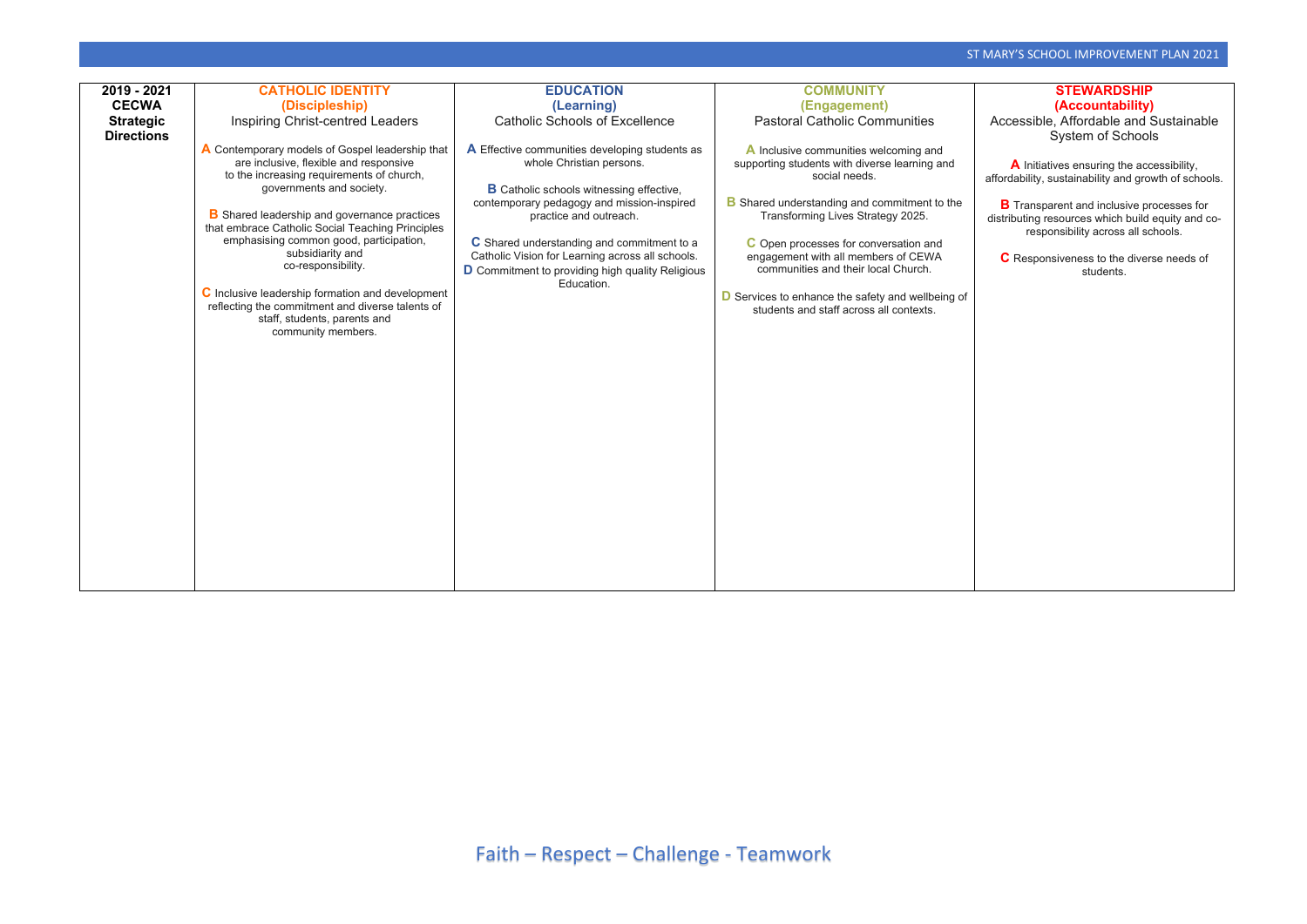| <b>Focus Area</b>                                                             | <b>Informed by Evidence</b><br>Qualitative and<br>quantitative                                                                                                                                                                                                                  | <b>Specific</b><br>Performance &<br>development goal<br>to be achieved<br>(stated simply)                                                                                                             | <b>Measurable</b><br>Evidence that will be<br>used to demonstrate<br>progression and goal                                                            | <b>Achievable</b><br>What actions will I take How does the goal<br>to achieve the goal?                        | <b>Relevant</b><br>connect to the school's timeframe<br>strategic plan (and/ or<br>other plans)? | <b>Time Bound</b><br>What are the<br>milestones?<br>Timeframe within<br>which the goal will be<br>achieved | <b>Resources</b><br>Support/resources that will<br>be required to achieve the<br>goal.<br>Key personnel: who is<br>responsible / ensuring we<br>are on track | <b>Success</b><br><b>Criteria</b><br>How will you know you<br>have been successful<br>(quantitative and<br>measurable)?  |
|-------------------------------------------------------------------------------|---------------------------------------------------------------------------------------------------------------------------------------------------------------------------------------------------------------------------------------------------------------------------------|-------------------------------------------------------------------------------------------------------------------------------------------------------------------------------------------------------|------------------------------------------------------------------------------------------------------------------------------------------------------|----------------------------------------------------------------------------------------------------------------|--------------------------------------------------------------------------------------------------|------------------------------------------------------------------------------------------------------------|--------------------------------------------------------------------------------------------------------------------------------------------------------------|--------------------------------------------------------------------------------------------------------------------------|
| <b>Evangelisation Plan (EP) Focus</b> Furrent EP expired in                   | 2018                                                                                                                                                                                                                                                                            | Update<br>EP.                                                                                                                                                                                         | EP updated<br>& implemented                                                                                                                          | <b>GDC PL attended</b><br>by Principal & Senior<br>Teacher<br>- Staff Meetings &<br>PLCs: Once per<br>semester | <b>Religious Education</b><br>Policy 2-B6<br>- St Mary's School<br><b>Strategic Plan</b>         | By the end of S1 the<br>GDC will be written<br>and communicated to<br>the school community.                | Joanne Harris (CEWA<br><b>Religious Education</b><br>Consultant)<br><b>CEWA RE Team</b><br>Father Larry (Parish<br>Priest)                                   | New EP shared with<br>parents and<br>implemented<br>at St Mary's School<br>- New EP uploaded to<br><b>School Website</b> |
|                                                                               | <b>Informed by Evidence</b>                                                                                                                                                                                                                                                     | <b>Specific</b>                                                                                                                                                                                       | <b>Measurable</b>                                                                                                                                    | <b>Achievable</b>                                                                                              | <b>Relevant</b>                                                                                  | <b>Time Bound</b>                                                                                          | <b>Resources</b>                                                                                                                                             | <b>Success</b>                                                                                                           |
|                                                                               | Qualitative and<br>quantitative                                                                                                                                                                                                                                                 | Performance &<br>to be achieved<br>(stated simply)                                                                                                                                                    | Evidence that will be<br>development goal used to demonstrate<br>progression and goal                                                                | What actions will I take How does the goal<br>to achieve the goal?                                             | connect to the school's timeframe<br>strategic plan (and/ or<br>other plans)?                    | What are the<br>milestones?<br>Timeframe within<br>which the goal will be<br>achieved                      | Support/resources that will<br>be required to achieve the<br>goal.<br>Key personnel: who is<br>responsible / ensuring we<br>are on track                     | <b>Criteria</b><br>How will you know you<br>have been successful<br>(quantitative and<br>measurable)?                    |
| <b>Curriculum Focus</b><br><b>Literacy: Grammar and</b><br><b>Punctuation</b> | T4 2020 PLC voiced<br>concerns in all year groups<br>of low knowledge in<br>grammar and punctuation                                                                                                                                                                             | Improve grammar<br>and punctuation<br>understanding<br>and practice<br>Increase<br>knowledge and<br>skills for staff<br>during PLCs<br>Reflect specific<br>teaching<br>strategies in<br>Literacy Plan | Writing piece and<br>focus on a specific<br>rule/<br>understanding<br>PAT testing<br>Pre- and post-<br>assessments<br>Evident in teacher<br>programs | Upskilling staff<br>Designated lessons for<br>grammar and<br>punctuation<br>Specifically, designated<br>PLCs   | Observations and<br>programs                                                                     | Ongoing                                                                                                    | All teaching staff<br>Principal checking during<br>planning meetings<br>Spelling Essentials book   Improvement in spelling,                                  | Post-assessments<br>Evidence in writing<br>samples<br>reading and<br>comprehension                                       |
|                                                                               | <b>Informed by Evidence</b><br>Qualitative and<br>quantitative                                                                                                                                                                                                                  | <b>Specific</b><br>Performance &<br>development goal<br>to be achieved<br>(stated simply)                                                                                                             | <b>Measurable</b><br>Evidence that will be<br>used to demonstrate<br>progression and goal                                                            | <b>Achievable</b><br>What actions will I take How does the goal<br>to achieve the goal?                        | <b>Relevant</b><br>connect to the school's timeframe<br>strategic plan (and/ or<br>other plans)? | <b>Time Bound</b><br>What are the<br>milestones?<br>Timeframe within<br>which the goal will be<br>achieved | <b>Resources</b><br>Support/resources that will<br>be required to achieve the<br>goal.<br>Key personnel: who is<br>responsible / ensuring we<br>are on track | <b>Success</b><br><b>Criteria</b><br>How will you know you<br>have been successful<br>(quantitative and<br>measurable)?  |
| <b>Curriculum Focus</b><br><b>Numeracy: Mental Maths</b>                      | Mental Maths book were<br>ceased in 2020. There<br>was a need for a<br>replacement which catered∣maths yearly plan Documents are live onPlan draft version ready∣ Link to other relevant<br>for students individual<br>learning in line with the<br>school Vision for Learning. | Within the<br>Numeracy Plan<br>creating a mental<br>(school and<br>home)                                                                                                                              | <b>SharePoint</b>                                                                                                                                    | Separate plans visible Consult with staff and<br>for home and school   numeracy key teacher<br>for 2021 T1     | Link to school<br>Numeracy Plan<br>plans                                                         | <b>End of 2020</b><br>Implementation by<br>2021                                                            | Key teacher in Numeracy<br>Principal                                                                                                                         | Document is created<br>Pre and post testing<br>(1minute basic number<br>facts test)                                      |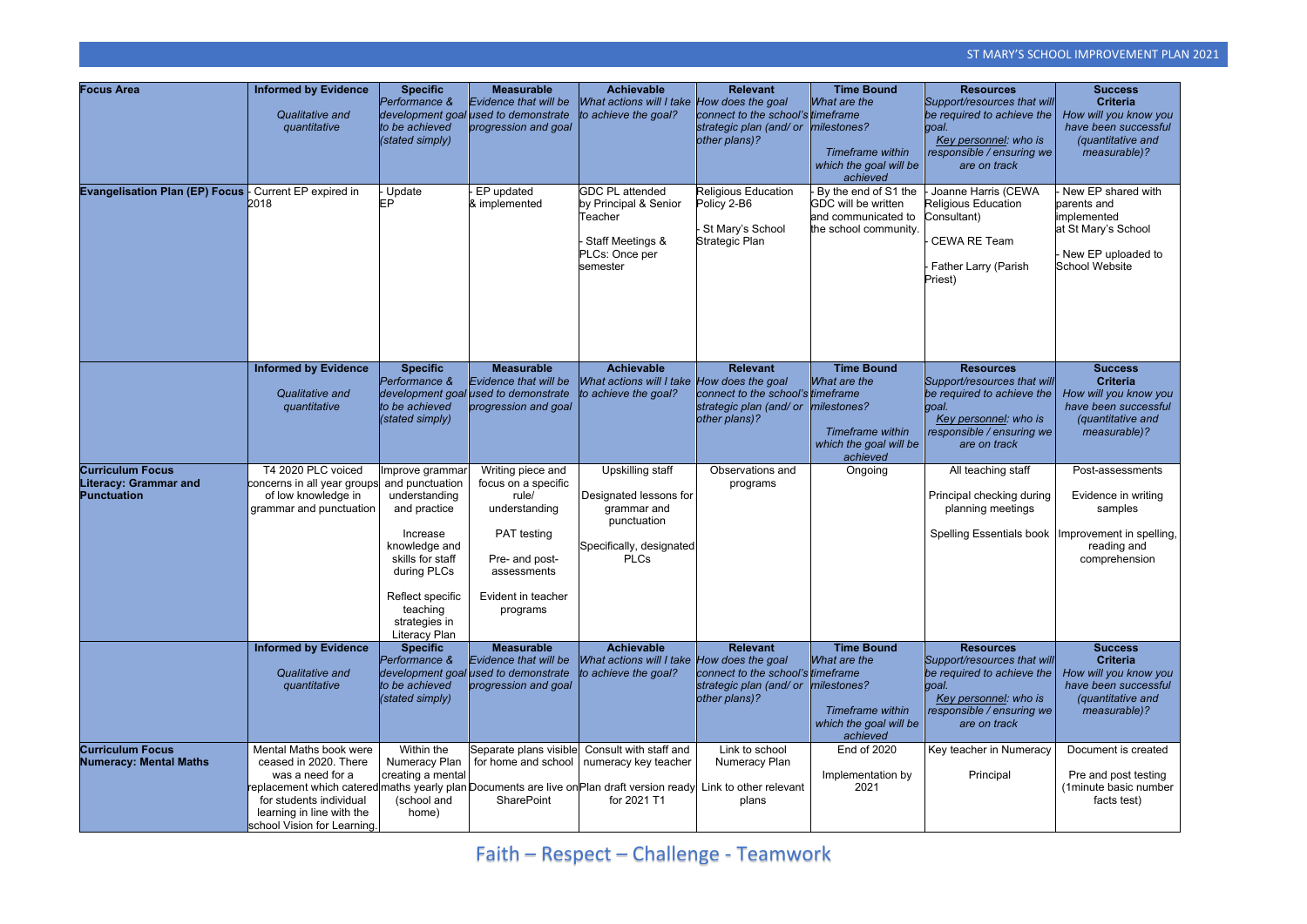|                                   |                                                                                                                                                               |                                                                                                                                                                                                                                           | Visible Assessment<br>within the classrooms                                                                                       |                                                                                                                                                                                                               | Evidence within<br>teacher programs                                                                          |                                                                                                                      |                                                                                                                                                                                                                                           |                                                                                                                                                                                   |
|-----------------------------------|---------------------------------------------------------------------------------------------------------------------------------------------------------------|-------------------------------------------------------------------------------------------------------------------------------------------------------------------------------------------------------------------------------------------|-----------------------------------------------------------------------------------------------------------------------------------|---------------------------------------------------------------------------------------------------------------------------------------------------------------------------------------------------------------|--------------------------------------------------------------------------------------------------------------|----------------------------------------------------------------------------------------------------------------------|-------------------------------------------------------------------------------------------------------------------------------------------------------------------------------------------------------------------------------------------|-----------------------------------------------------------------------------------------------------------------------------------------------------------------------------------|
|                                   | <b>Informed by Evidence</b><br>Qualitative and<br>quantitative                                                                                                | <b>Specific</b><br>Performance &<br>to be achieved<br>(stated simply)                                                                                                                                                                     | <b>Measurable</b><br>Evidence that will be<br>development goal used to demonstrate<br>progression and goal                        | <b>Achievable</b><br>What actions will I take How does the goal<br>to achieve the goal?                                                                                                                       | <b>Relevant</b><br>connect to the school's timeframe<br>strategic plan (and/ or<br>other plans)?             | <b>Time Bound</b><br>What are the<br>milestones?<br><b>Timeframe within</b><br>which the goal will be<br>achieved    | <b>Resources</b><br>Support/resources that will<br>be required to achieve the How will you know you<br>goal.<br>Key personnel: who is<br>responsible / ensuring we<br>are on track                                                        | <b>Success</b><br><b>Criteria</b><br>have been successful<br><i>(quantitative and</i><br>measurable)?                                                                             |
| <b>Early Years Focus: QIP</b>     | QIP updated in 2020<br>Need for this document to Reflection with all<br>continue in 2021,<br>highlighting continuous<br>improvement against the<br><b>NQS</b> | Complete a<br>group<br>Early Childhood<br>Teachers and<br>Education<br>Assistants on<br>school 2020<br>QIP in T1.<br>Use NQS<br>verification to do<br>this.<br>Update school<br>QIP T1<br>Complete a<br>Principal<br><b>Audit 2021 T2</b> | NQS QIP updated<br>by T2 2020                                                                                                     | Establish working<br>party (staff, CEWA<br>assist)<br>Liaise with Geraldton<br><b>CEWA</b> consultant in<br>regard<br>to NQS QIP process<br>Schedule PLCs to<br>work on updating NQS<br>QIP                   | Mandated document<br>Policy<br>- School Registration<br>requirement                                          | End of S1 have NQS<br><b>QIP</b> updated<br>- End of S1 have<br>NQS QIP displayed in<br>the office                   | ECEWA - provide support<br>with an updated NQS<br>template.<br>- CEWA- provide support<br>with writing/updating<br>school NQS QIP<br>- PLCs to upskill all staff                                                                          | Staff are using<br>NQS QIP as a working<br>document<br>NQS QIP<br>updated, produced &<br>communicated.<br>Accountability measure<br>in place for QIP to be<br>achieved each year, |
|                                   | <b>Informed by Evidence</b><br>Qualitative and<br>quantitative                                                                                                | <b>Specific</b><br>Performance &<br>to be achieved<br>(stated simply)                                                                                                                                                                     | <b>Measurable</b><br>Evidence that will be<br>development goal used to demonstrate<br>progression and goal                        | <b>Achievable</b><br>What actions will I take How does the goal<br>to achieve the goal?                                                                                                                       | <b>Relevant</b><br>connect to the school's timeframe<br>strategic plan (and/ or milestones?<br>other plans)? | <b>Time Bound</b><br>What are the<br><b>Timeframe within</b><br>which the goal will be<br>achieved                   | <b>Resources</b><br>Support/resources that will<br>be required to achieve the How will you know you<br>goal.<br>Key personnel: who is<br>responsible / ensuring we<br>are on track                                                        | <b>Success</b><br><b>Criteria</b><br>have been successful<br><i>(quantitative and</i><br>measurable)?                                                                             |
| <b>Aboriginal Education focus</b> | <b>Aboriginal Education</b><br>mprovement Map (AEIM)<br>Perspective focus                                                                                     | Integrating<br>through:<br><b>LOTE Culture</b><br>lessons across a<br>Term.<br>Working with<br>Mauretta Drage to<br>finish Mural.<br>Aboriginal local<br>language<br>integrated                                                           | Evidence through<br>Aboriginal Culture Programs, DWP and<br>around the school.<br>Audit of resources<br>through Leon<br>Ridgeway. | <b>GECKOS</b> coordinators<br>(Kelsey) and Principal<br>to create opportunities<br>for integration and work FCECWA Strategic<br>with staff.<br><b>Unpacking Aboriginal</b><br>education resources in<br>PLC's | <b>Aboriginal Education</b><br>Policy 2-B3<br><b>Direction</b>                                               | Term 1: Program<br>evidence<br>Term 3: Aboriginal<br>Focus in LOTE<br>Aboriginal resource<br>utilised and integrated | Cengage resource for<br>middle Primary.<br>Feedback needed for ECE implementation.<br>cengage purchase. (End<br>of $T1$ )<br>Geckos<br>Coordinators/Principal<br>ensuring goals are met.<br>Helen Carrier: Conduit<br>focus through Leon. | Increased teacher<br>knowledge regarding<br>Gathering space is<br>created and utilised.<br><b>Aboriginal Perspectives</b><br>integrated into planning.                            |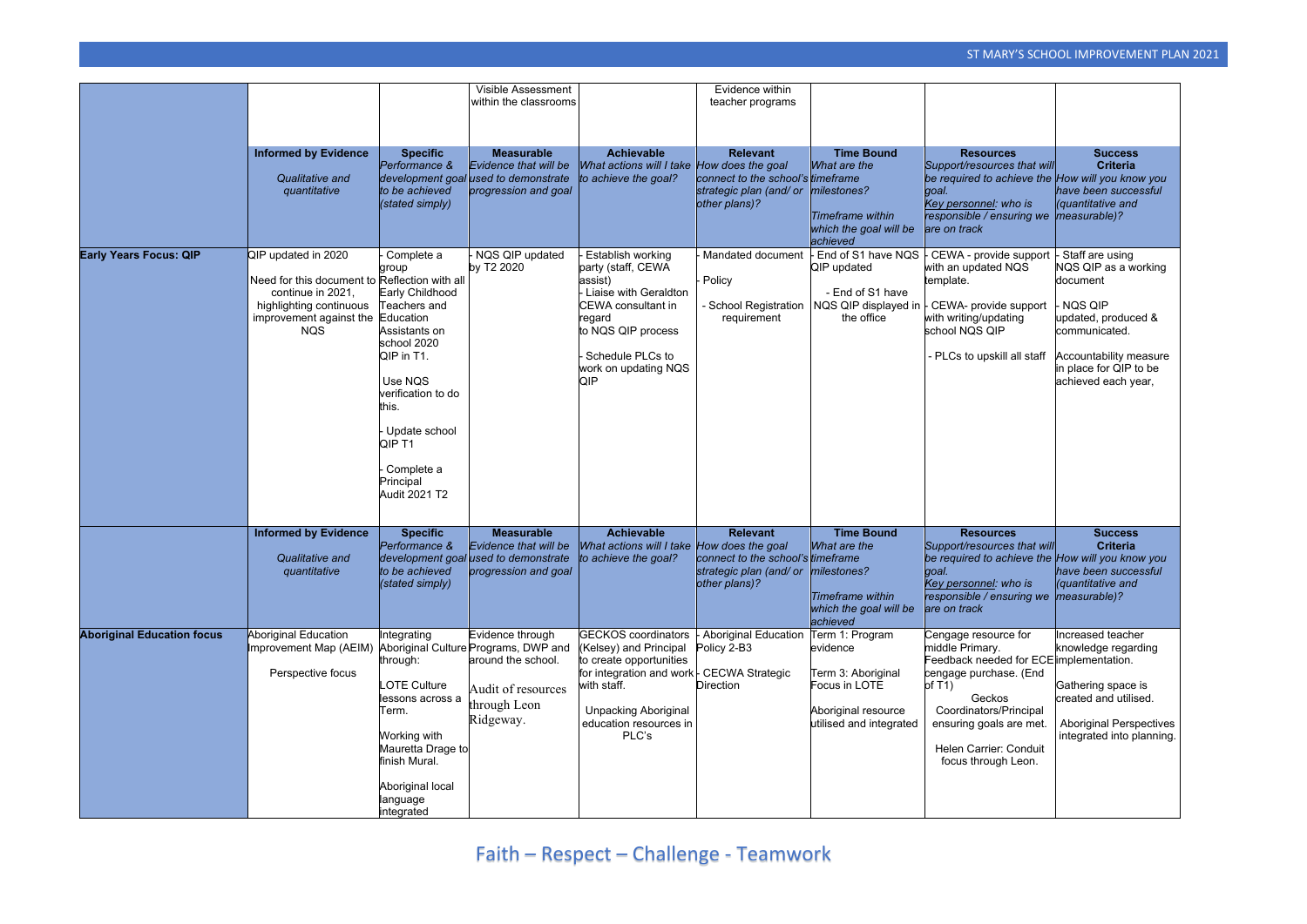| throughout the<br>school. |  |  |  |  |
|---------------------------|--|--|--|--|
|                           |  |  |  |  |
|                           |  |  |  |  |
|                           |  |  |  |  |
|                           |  |  |  |  |
|                           |  |  |  |  |
|                           |  |  |  |  |
|                           |  |  |  |  |
|                           |  |  |  |  |
|                           |  |  |  |  |